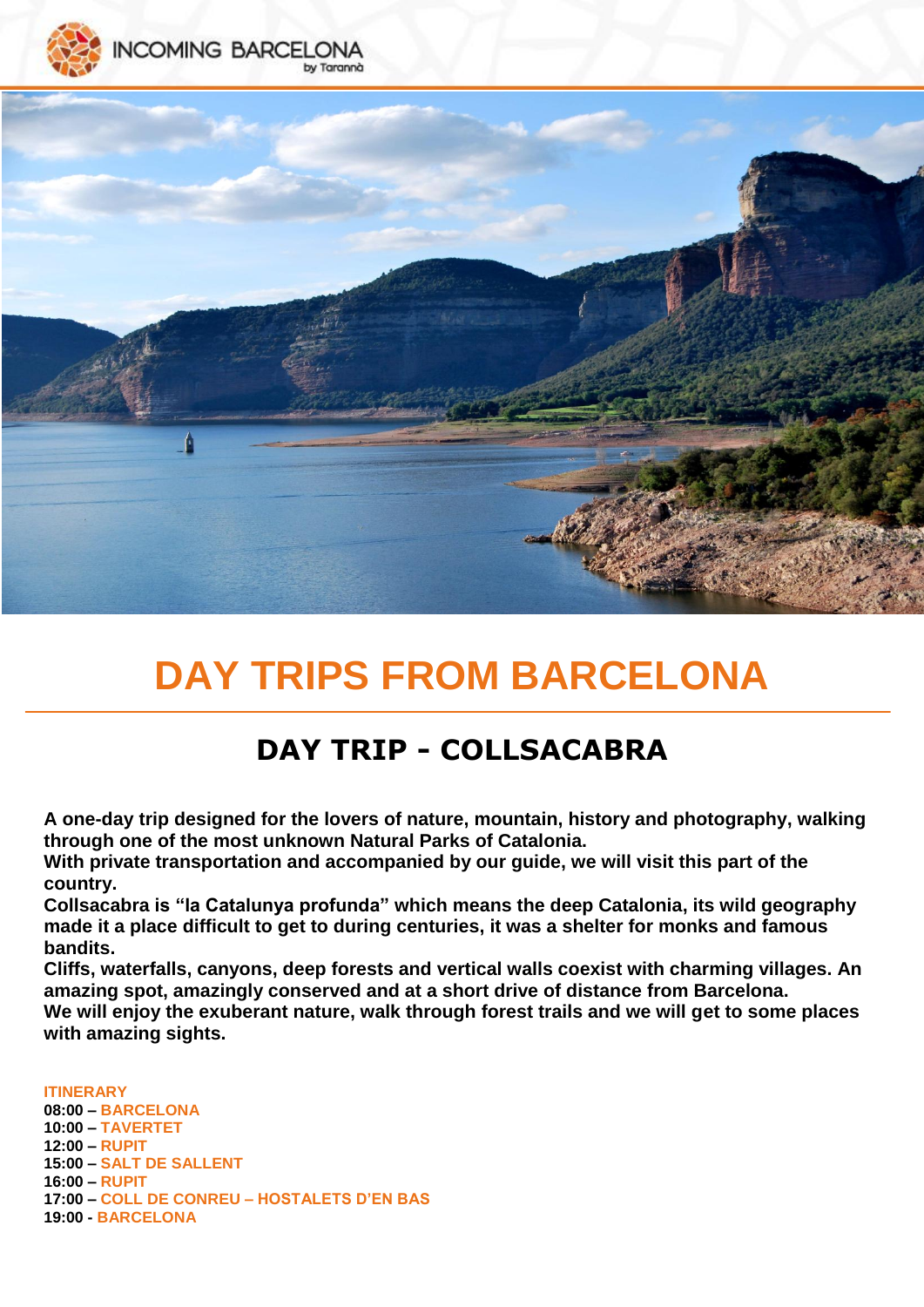

### **DETAILED ITINERARY\***

#### **08:00 – BARCELONA**

We will pick up the clients at their hotel and we will move to the Collsacabra area with our private transportation. We will arrive to our destination in 1 hour.

#### **10:00 – TAVERTET**

Arrival to Tavertet, a little village with very old houses, built in the edge of the great abyss of Collsacabra ("the Catalan Grand Canyon). We will visit this village and walk through these amazing landscapes.





#### **12:00 – RUPIT**

We will go to Rupit with our minibus, Rupit is also one of the villages with the oldest houses of the country, the ride will be about 20 minutes long. We will visit this charming place walking slowly and quietly through its streets, knowing its history and its legends that include famous and fearless bandits. We also will have a great meal in one of the village's restaurants and afterwards there will be some free time to rest.





#### **15:00 – SALT DE SALLENT**

Our next step is to start walking through a trail that will takes us into the exuberant nature of this region, through old paths between the woods and waterfalls until we get to the "Salt de Sallent" a huge waterfall of more than 100 meters high that will provide us great views of the "Deep Catalonia".



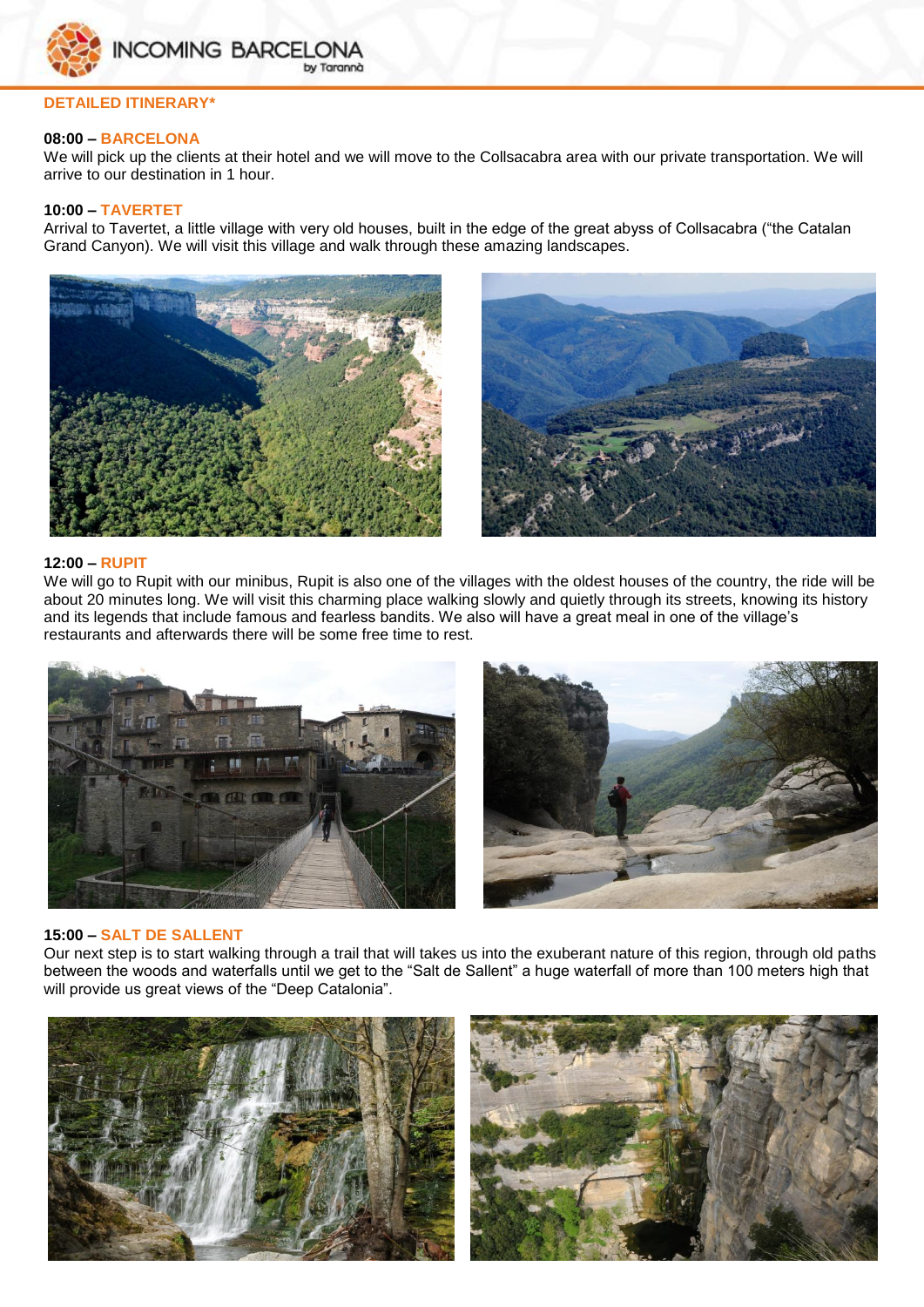

#### **16:00 – RUPIT**

Our minibus will pick us up and we will get back to Rupit where a short stop, to rest and buy some local products of great quality, will take place.

#### **17:00 – COLL DE CONREU – HOSTALETS D'EN BAS**

We will leave to "Coll the Conreu" a hill that marks the edge of this county with the volcanic region of "La Garrotxa". Visit to the Far sanctuary to enjoy its amazing sights and we will keep going to "Hostalets d'en Bas" a scenic village of this volcanic region. Towards 6 p.m. we will arrive to Hostalets d'en Blas and will have some rest and free time before coming back to Barcelona.

#### **19:00 - BARCELONA**

We will arrive to Barcelona through the Bracons tunnel, admiring the "Puigsacalm", the highest peak in the region (an extinct volcano) and we will get to the city at 8 p.m.

(\*) The itinerary might suffer little variations to adapt to the client's personality, weather conditions and the situation of the mountain accesses.

#### **DETAILED PRICE 160 EUROS PER PERSON (VAT INCLUDED)\***

\*The prices may vary depending on the number of people in the group and the time of the year These prices are only for Tour Operators Ask for a tailored program for your clients

#### **INCLUDED**

- Private Transportation (Van o Minibus)
- Official guide
- Lunch at a reserved restaurant/ local gastronomy
- Accidents Insurance

#### **NOT INCLUDED**

- -Not specified meals
- -Entrances to museums or other places not specified
- -Drinks and personal expenses
- -Everything that is not specified in the section "INCLUDED"

# **DEPARTURE DATES:**

# **MONDAY TO SUNDAY, FROM SEPTEMBER TO NOVEMBER AND FROM FEBRUARY TO JUNE**

# **DURATION: 1 DAY**

# **GROUP MAXIMUM: 14 PEOPLE - GROUP MINIMUM: 6 PEOPLE**

# **OBSERVATIONS AND RECOMENDATIONS**

- Level of difficulty of the itinerary: low (easy paths, walks)
- Clothing and footwear suitable for mountain paths and the expected weather
- Camera
- Backpack for your personal stuff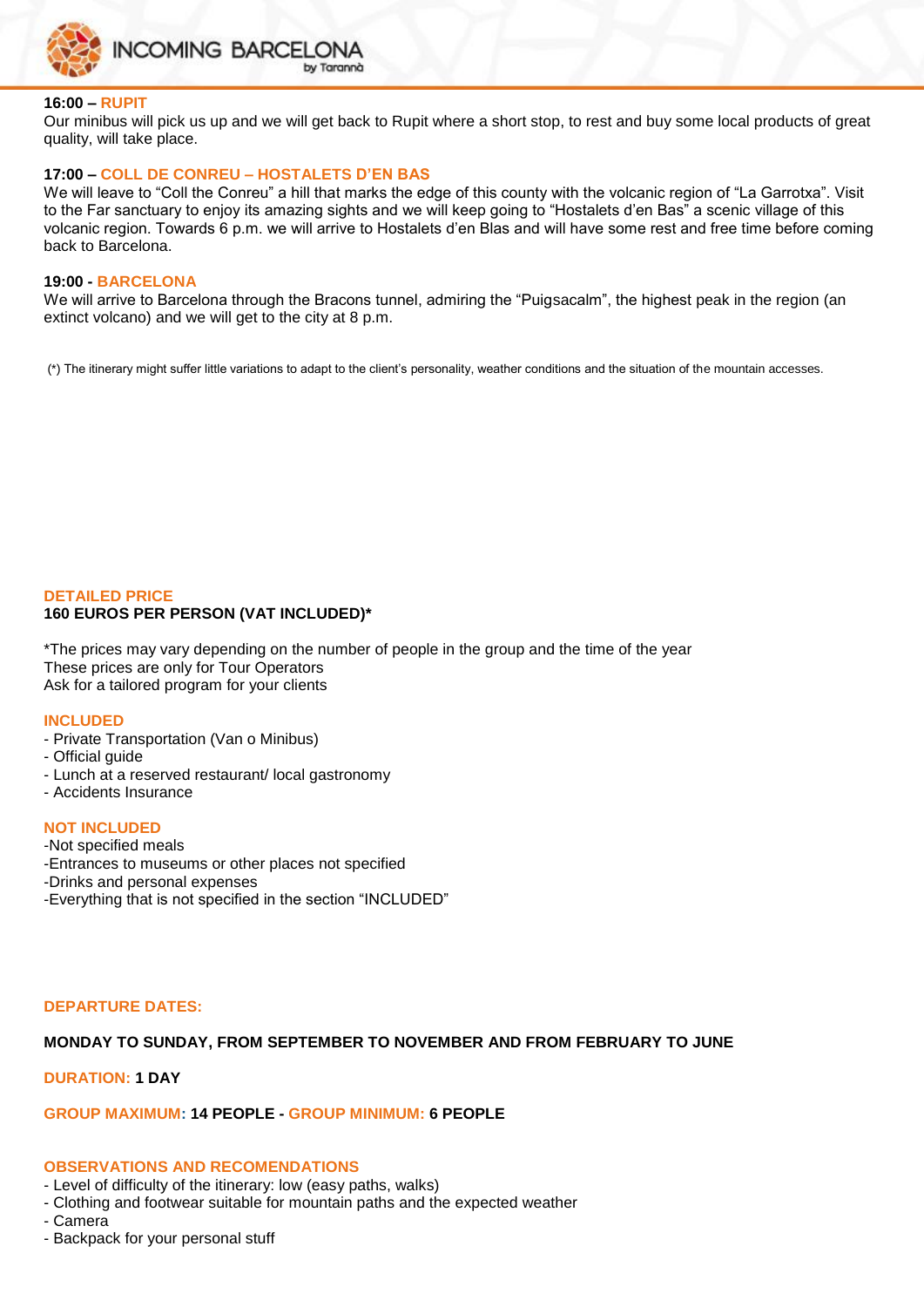

#### **RESERVATIONS:**

We request that, if possible, all reservations are made at least 2 months in advance by the payment of 50% of the total which should be credited to the following bank account. This is then accepted as confirmation of the reservation and the remainder should be paid 20 days prior to the start of the holiday.

Visit Barcelona and visit Catalonia with Incoming Barcelona by Tarannà, your Incoming Travel Agency

#### **Most of the pictures are shot by Incoming Barcelona Team during the trip**

#### **INFORMATION AND RESERVATIONS**

**For any further information please do not hesitate to contact:**

#### **XAVIER SANTOS**

[xavier@incomingbarcelona.net](mailto:xavier@incomingbarcelona.net) Vallespir, 174 - 08014 Barcelona.

#### Trabajamos tu viaje con responsabilidad